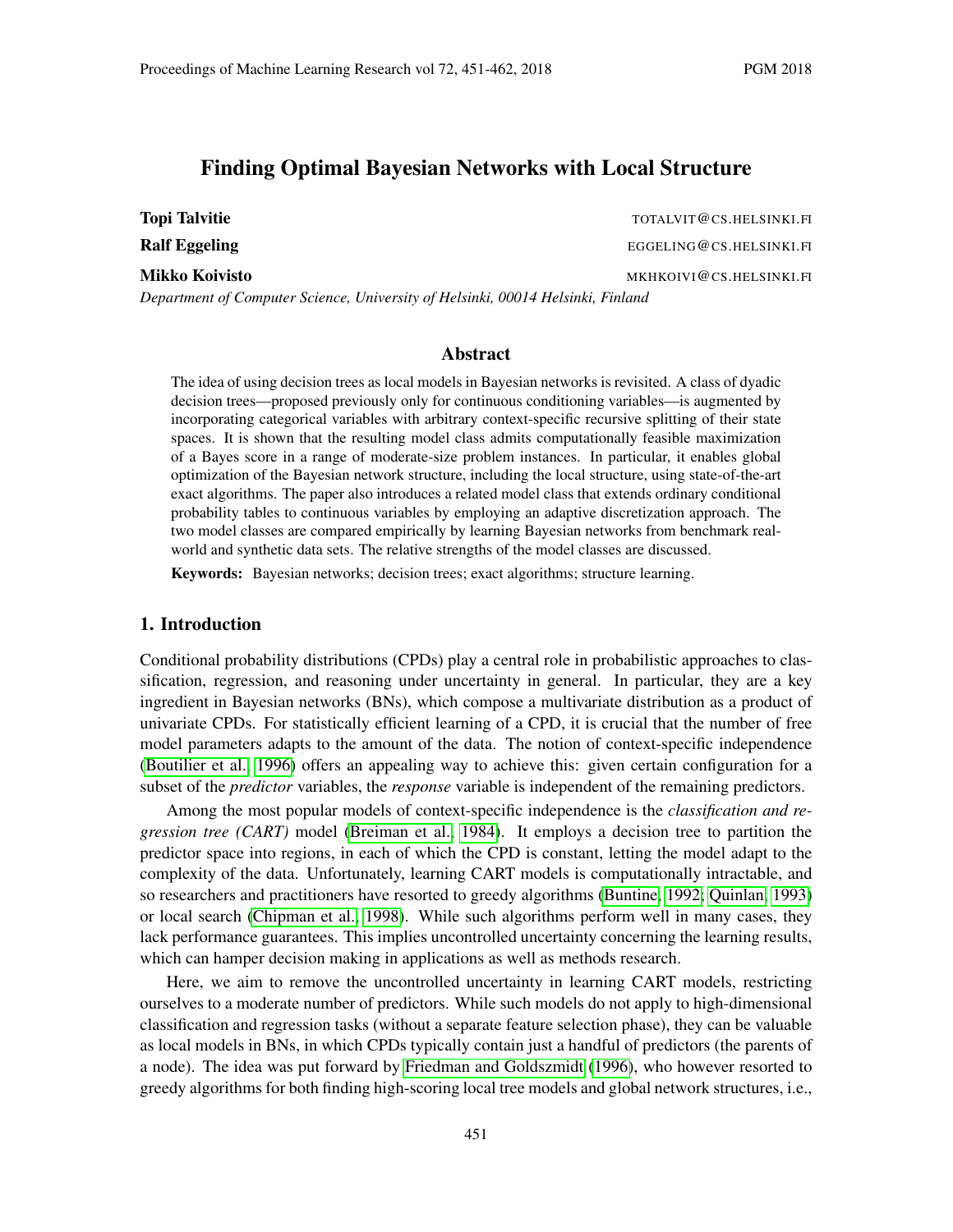#### TALVITIE ET AL.

directed acyclic graphs (DAGs). Being able to find optimal BN structures with local CART models would allow more confident comparison of CART against ordinary *conditional probability tables (CPTs)*, and bringing CART to settings where it does boost the statistical power of BNs, without compromising exact computations. Exact algorithms not only remove the uncertainty on the quality, but also tend to perform better in structure learning and density estimation [\(Malone et al., 2015\)](#page-11-3).

The present work stems from two observations. First, existing exact algorithms can nowadays find optimal DAGs over several dozens of variables in some hours of computation, provided that pre-computed local scores for a relatively small number of candidate parent sets are given as input; see [Malone et al.](#page-11-4) [\(2018\)](#page-11-4) and the references therein. Thus it remains to be investigated what classes of local models admit learning within about the same time budget. Second, it is known that a restriction of the CART model to so-called *dyadic CART* essentially inherits the statistical power of CART and yet enables significantly faster global optimization [\(Donoho, 1997;](#page-11-5) [Scott and Nowak,](#page-11-6) [2006;](#page-11-6) [Blanchard et al., 2007\)](#page-10-3). Building on these observations, we present an exact algorithm to learn BNs with local structure, applicable to mixed sets of categorical and continuous variables. Specifically, we introduce the *partition–dyadic CART (PCART)* model; here "partition" refers to (recursive) splitting of the state spaces of categorical variables—to the best of our knowledge, categorical predictors have not been allowed in previous works on dyadic CART.

When all variables are categorical, one can compare the performance of PCART against standard CPTs in a straightforward manner. To compare PCART against analogous "full-table" models also in the presence of continuous variables, we introduce a *full-table (FT)* variant of PCART: it discretizes the involved continuous predictors (but not the response). While FT adapts the number of states per variable to the data at hand, it renders global optimization computationally feasible, unlike some more sophisticated discretization schemes [\(Chen et al., 2017\)](#page-11-7).

Armed with these methodological developments—which are a main contribution of the paper we also study empirically the following two questions: What kind of problem instances, in terms of model complexity and data dimensions, can be solved in a reasonable time? Does PCART boost the statistical efficiency of structure learning in practice, that is, on benchmark data sets? One could hypothesize that, thanks to a parsimonius parameterization, PCART enables more powerful detection of arcs. Our results will support this hypothesis.

## 2. Preliminaries

We begin by reviewing some basics of BNs and decision trees and learning them from data. We focus on the key terminology and notation used in later sections; for a more comprehensive treatment, the reader is referred to the literature on graphical models [\(Koller and Friedman, 2009,](#page-11-8) Chs. 3, 5, and 18) and score-based learning of decision trees [\(Buntine, 1992;](#page-10-2) [Chipman et al., 1998\)](#page-11-1).

#### 2.1 Bayesian Networks

Consider modeling a multivariate probability distribution  $p(X_1, X_2, \ldots, X_n)$ , where each variable  $X_v$  takes values from some set  $S_v$ . Write V for the index set  $\{1, 2, \ldots, n\}$  and index by subsets: e.g., if  $P \subseteq V$  denote by  $X_P$  the tuple  $(X_v)_{v \in P}$  and by  $S_P$  the Cartesian product  $\times_{v \in P} S_v$ .

A distribution p and a directed acyclic graph (DAG)  $G = (V, A)$  form a *Bayesian network (BN)* if the joint distribution factorizes into a product of the conditional distributions (CPDs)  $p(X_v|X_{G_v})$ , where  $G_v = \{u : (u, v) \in A\}$  is the set of *parents* of v in G. Of the various ways to parameterize a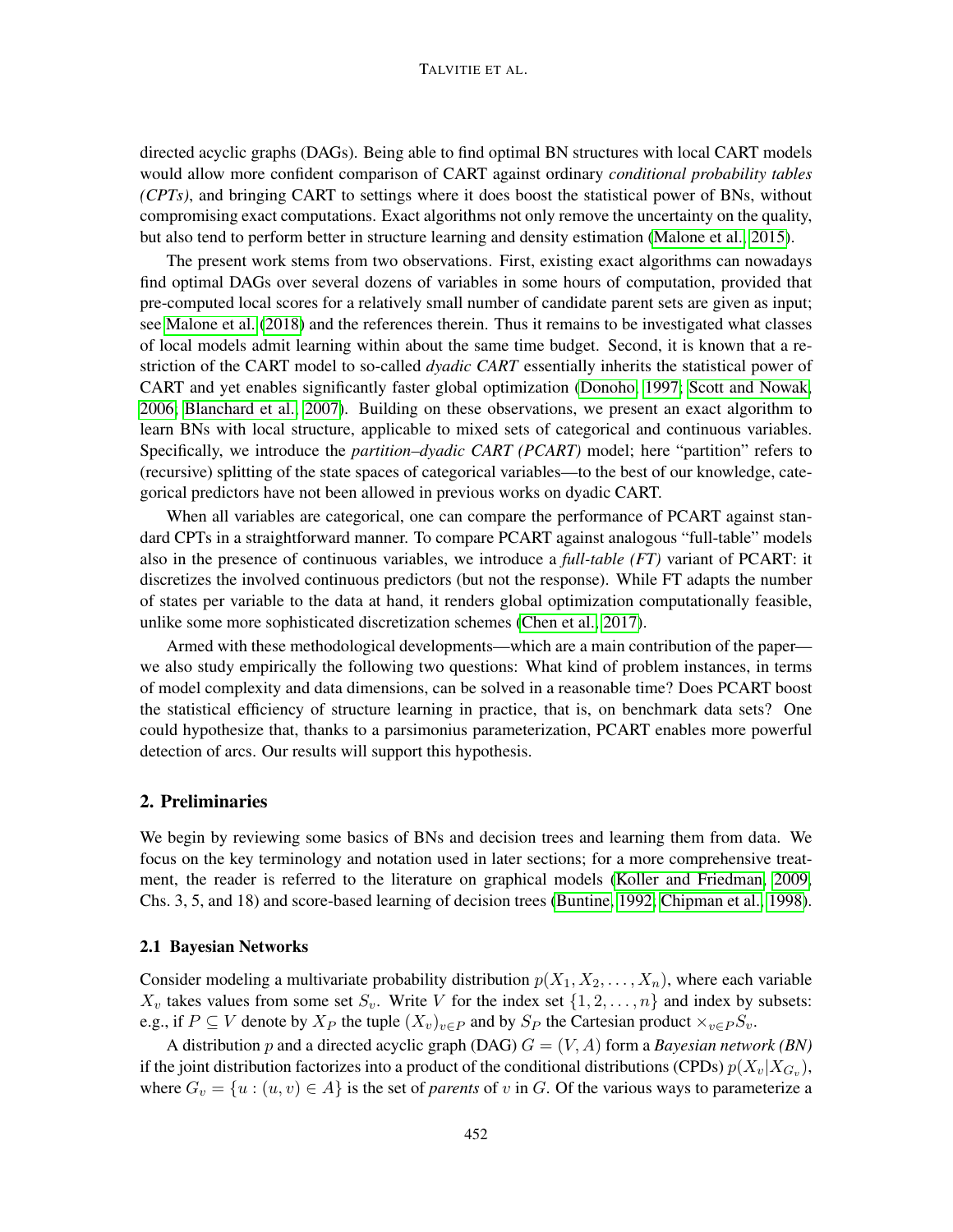CPD  $p(X_v|X_P)$ , with  $P \subseteq V \setminus \{v\}$ , we focus on decision trees; a special case of that is the simple conditional probability table, which applies when all ranges are finite (see Section 3.2).

#### 2.2 Classification and Regression Trees

A decision tree of a multidimensional space is a recursive, axis-parallel, binary partition of the space. More formally, let T be a rooted binary tree where each node R is a subset of  $S_P$  of the form  $\times_{u \in P} R_u$ . We call T a *decision tree* of  $S_P$  if its root is  $S_P$  and every inner node R and its two children R' and R'' differ in exactly one dimension  $u \in P$  for which  $\{R'_u, R''_u\}$  is a partition of  $R_u$ . The "decision" associated with node R is whether the variable  $X_u$  belongs to  $R'_u$  or  $R''_u$ . Consequently, the leaves of T partition  $S_P$ . A decision tree  $T_v$  of  $S_P$  and a CPD  $p(X_v|X_P)$  are *compatible* with each other if, for all leaves  $R$ ,  $X_v$  is independent of  $X_P$  conditionally on the event  $X_P \in R$ . In other words, the CPD is constant over each leaf R and piecewise constant over  $S_P$ .

In order to parameterize the distribution of the response variable  $X_v$  in each leaf, we distinguish between a discrete and a continuous distribution. In this work, we focus on two standard cases:

*Categorical distribution:* If  $S_v$  is finite, we let  $\theta_x$  be the probability that  $X_v = x$ , for each  $x \in S_v$ .

*Normal distribution:* If  $S_v$  is the set of reals,  $X_v$  is normally distributed with mean  $\mu$ , variance  $\sigma^2$ .

We understand that the parameters are distinct for all  $v$  and all leaves of  $T_v$ , and omit emphasizing this in the notation. Depending on whether the response is categorical or continuous we call the decision tree equipped with the CPD a *classification tree* or a *regression tree*, generally a *CART*.

#### 2.3 Structure Learning

To learn the model structure from data, we take a Bayesian score-based approach. We only note in passing that the derivations of Sections 3 and 4 also apply to other scoring schemes, especially penalized maximum-likelihood scores.

Consider a set of data points  $X^i = (X_1^i, X_2^i, \dots, X_n^i), i = 1, 2, \dots, N$ . We model the data points as independent draws from a distribution p whose structure, namely a DAG  $G = (G_v)_{v \in V}$ with a decision tree  $T_v$  of  $S_{G_v}$  for each  $v \in V$ , are unknown; the parameters of the CPDs are unknown as well. We will describe a modular prior of the structure and the parameters and obtain the score as the posterior probability of the structure, by marginalizing out the parameters.

Consider a decision tree  $T_v$  of  $S_P$ . For a single leaf of  $T_v$ , we use standard conjugate priors:

*Dirichlet:* Specify hyper-parameters  $\alpha = (\alpha_x)_{x \in S_v}$  and let  $\theta \sim$  Dirichlet $(\alpha)$ .

*Normal-inverse-gamma:* Specify hyper-parameters  $\nu$ ,  $\lambda$ ,  $\bar{\mu}$ , and  $a$ , and let  $\sigma^2 \sim IG(\nu/2, \nu\lambda/2)$ and  $\mu|\sigma^2 \sim N(\bar{\mu}, \sigma^2/a)$ .

While we could set the hyper-parameters separately for each  $X<sub>v</sub>$ , our experiments will focus on the case where all are set to constant values:  $\alpha = 1/2$  (Jeffreys's prior),  $\nu = 1$ ,  $\lambda = 1$ ,  $\bar{\mu} = 0$ ,  $a = 1$ .

We let the parameters of all leaves of  $T_v$  be independent. For a leaf R, let  $I_R = \{i : X_P^i \in R\}$ be the index set of the data points that belong to R. If  $X_v$  is categorical, we obtain the marginal likelihood of  $T_v$  as

$$
\ell_v(T_v) = \prod_{R \text{ leaf of } T_v} \frac{\Gamma(\sum_x \alpha_x)}{\Gamma(N_R + \sum_x \alpha_x)} \prod_x \frac{\Gamma(N_{Rx} + \alpha_x)}{\Gamma(\alpha_x)}
$$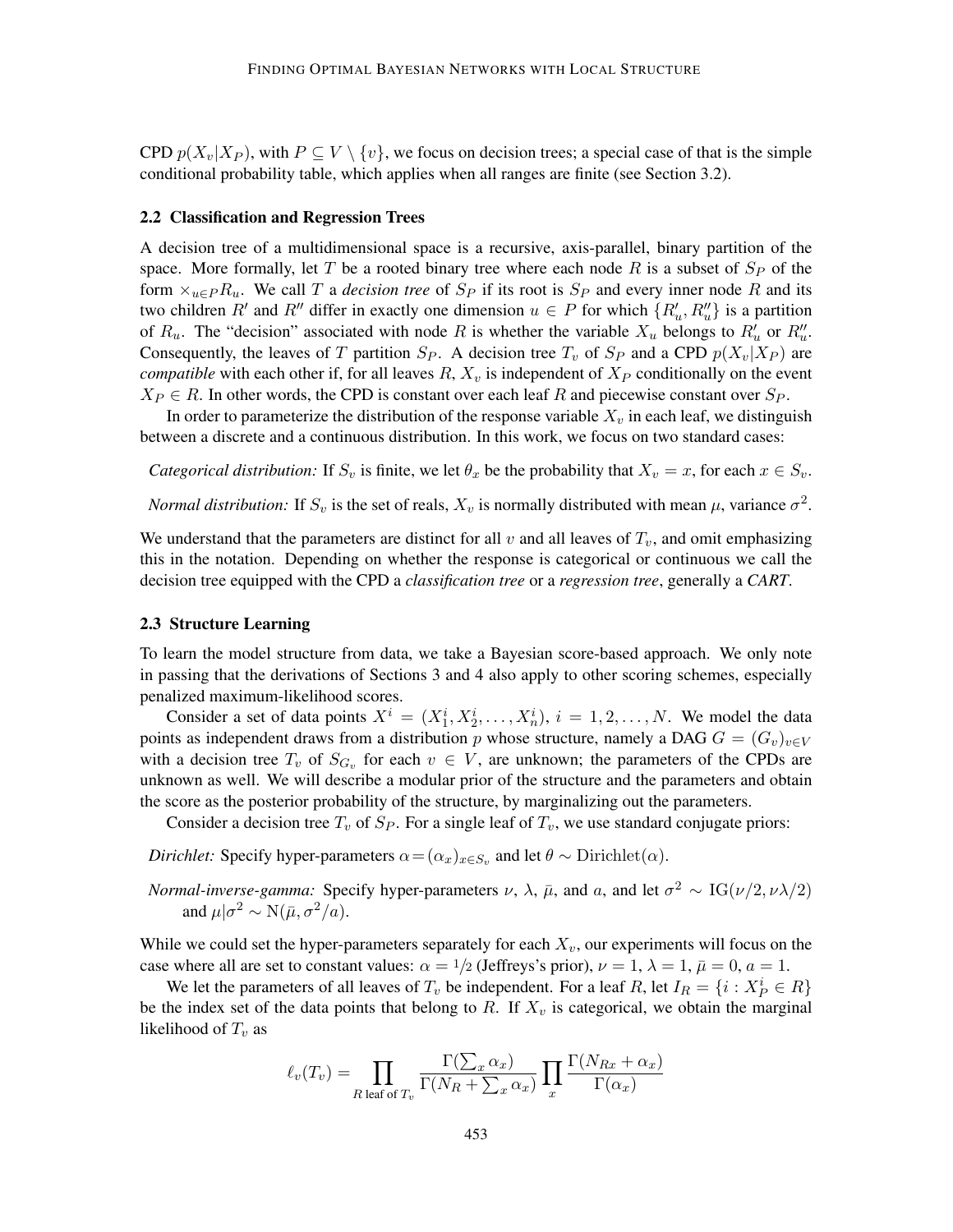<span id="page-3-0"></span>

Figure 1: An example of a PCART model. It represents the conditional probability density  $p(X|Y, Z)$ , where  $X \in (0, 10)$ ,  $Y \in (0, 100)$ , and  $Z \in \{a, b, c, d\}$ .

where  $N_R = |I_R|$  and  $N_{Rx} = |\{i \in I_R : X_v^i = x\}|$ . If  $X_v$  is continuous, we get

$$
\ell_v(T_v) = \prod_{R \text{ leaf of } T_v} \pi^{-N_R/2} (\lambda \nu)^{\nu/2} \frac{\sqrt{a}}{\sqrt{N_R + a}} \frac{\Gamma((N_R + \nu)/2)}{\Gamma(\nu/2)} (s_R + t_R + \nu \lambda)^{-(N_R + \nu)/2},
$$

where  $s_R = (N_R - 1)\sigma_R^2$ ,  $t_R = N_R a(\mu_R - \bar{\mu})^2/(N_R + a)$ ,  $\mu_R$  is the sample mean and  $\sigma_R^2$  the sample variance of the  $N_R$  values  $X_v^i$  with  $i \in I_R$  [\(Chipman et al., 1998\)](#page-11-1).

We let the parameters be independent for each  $v$ , so that the marginal likelihood of the structure  $(G_v, T_v)_{v \in V}$  factorizes into a product of the local marginal likelihoods  $\ell_v(T_v)$ . We also assign a modular structure prior

$$
p\big((G_v,T_v)_{v\in V}\big)\propto \prod_{v\in V}\pi_v(G_v,T_v)\,,
$$

where each  $\pi_v$  is some (unnormalized) distribution. Various priors of decision trees have been proposed [\(Buntine, 1992;](#page-10-2) [Chipman et al., 1998\)](#page-11-1); see Section 3 for the choice in our experiments.

The structure learning problem now becomes that of finding a structure  $(G_v, T_v)_{v \in V}$  so as to maximize the posterior probability

<span id="page-3-1"></span>
$$
constant \times \prod_{v \in V} \pi_v(G_v, T_v) \ell_v(T_v).
$$
 (1)

As the unspecified (normalizing) constant is the same for all structures, it can be ignored.

# <span id="page-3-2"></span>3. Partition–Dyadic CART

*Partition–dyadic CART (PCART)* is a subclass of the CART model, which we obtain by restricting the way in which the range of a continuous predictor variable is recursively partitioned by the decision tree. Specifically, we assume the range is an interval and only allow halving it in its midpoint, whence the name dyadic splits. For the number of recursive dyadic splits per variable we set an upper bound, *the maximum number of splits*, we will denote by s. In contrast, for a categorical predictor we allow arbitrary (binary) partitioning. Figure [1](#page-3-0) shows an example of a PCART model.

PCART generalizes *dyadic decision trees* [\(Scott and Nowak, 2006\)](#page-11-6), which assume all predictors be continuous (or binary) and the response be categorical. The motivation for dyadic splits stems from their ability to guarantee both statistical and computational efficiency: dyadic decision trees enable computationally feasible global optimization on data sets with up to around a dozen of predictor variables, and they achieve (in a minimax sense) nearly optimal rates of convergence for a range of classification problems [\(Scott and Nowak, 2006;](#page-11-6) [Blanchard et al., 2007\)](#page-10-3).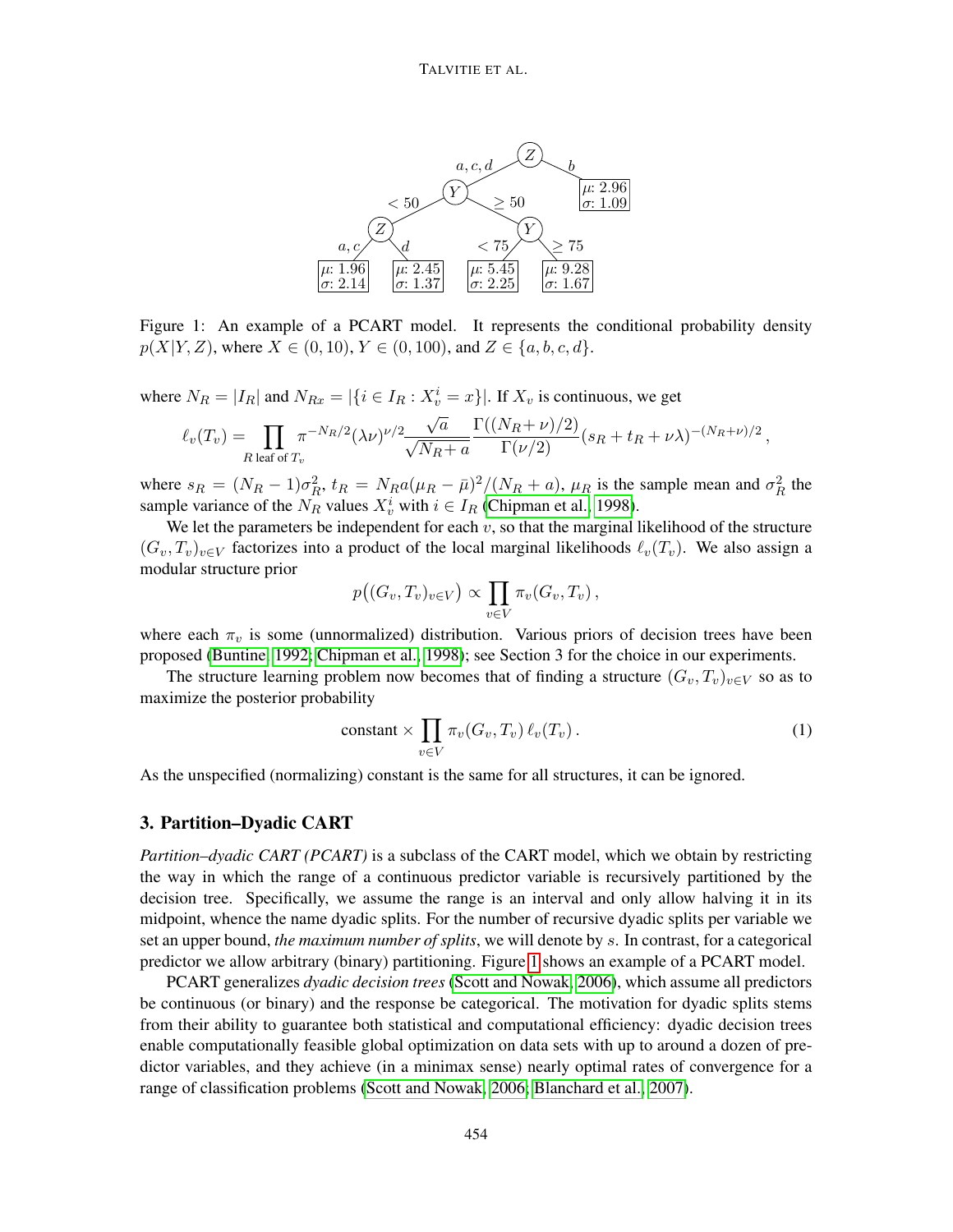## 3.1 Structure Prior

Having fixed the family of decision trees, we proceed to specify a prior distribution over the family. To conform to the modular structure of the likelihood function, we construct a prior where the probability  $p(T)$  of a tree T factorizes over the leaves of T. This yields a decomposable scoring function, which property is crucial for the optimization algorithm we give in the next section.

We consider priors that assign  $p(T) \propto \gamma^{l(T)}$ , where  $l(T)$  is the number of leaves of T and  $0 < \gamma \leq 1$  is a constant independent of T. Importantly, we do not set  $\gamma$  to any fixed value, but we instead let it depend on the number of splits possible in each inner node. Without such dependency, the prior could distribute nearly all probability to very large decision trees, as their number overwhelms the number of small trees.

More precisely, we set  $\gamma = 1/(4C)$ , where C is the total number of possible splits at an inner node (ignoring splits made in other inner nodes). We have that  $C$  is a sum where each continuous predictor contributes 1 and each categorical predictor with k possible values contributes  $2^{k-1} - 1$ . The factor 4 comes from the number of ordered full binary trees with  $i$  inner nodes, given by the  $i$ th Catalan number and equalling to  $4^i$  up to a factor polynomial in i. We can interpret the prior as first drawing the number of leaves from a nearly uniform distribution, then drawing a random full binary tree with the given number of leaves, drawing a random split independently for each inner node of the tree, and accepting the tree if it is a valid decision tree.

## 3.2 PCART As a Local Model

To use PCART as local models in BNs, we need to specify the components  $\pi_v(G_v, T_v)$  of the structure prior. Let  $P = G_v \subseteq V \setminus \{v\}$  with  $|P| \le D$ ; the *maximum indegree* parameter D controls the computational and statistical complexity of the model. For brevity, write  $T$  for  $T_v$ . We use the factorization

$$
\pi_v(P,T) = \pi_v(P) \,\pi_v(T|P) \,c(P)\,,
$$

where  $c(P)$  normalizes  $\pi_v(T|P)$  into a probability distribution for T. It remains to specify  $\pi_v(P)$ and  $\pi_v(T|P)$ . We consider two different choices for both.

Our first choice is to set  $\pi_v(P) = 1$ , i.e., the prior is *nearly uniform over parent sets* of size at most D. This is the simplest and most "ignorant" prior, which treats all DAGs equally a priori; for a deeper discussion of graph priors we refer to [Angelopoulos and Cussens](#page-10-4) [\(2008\)](#page-10-4) and references therein. We get two models:

- *PCART (partition–dyadic CART):* Let  $\pi_v(T|P) = (4C)^{-l(T)}$  for all decision trees T of  $S_P$  with at most s dyadic splits per continuous variable.
- *FT (conditional probability table):* Supposing all predictor variables are categorical, let F be a maximal decision tree of  $S_P$  where each leaf is a singleton  $\{x_P\}$  with  $x_P \in S_P$ . We let  $\pi_v(T|P) = 1$  if  $T = F$  and  $\pi_v(T|P) = 0$  otherwise.

To make the model applicable to continuous predictors, we discretize them into some small number of bins  $k$  based on quantiles of the empirical distribution. If fact, we let each continuous predictor  $u \in P$  have a dedicated number of bins  $k_u$ , which takes a value between 2 and some maximum  $M$  (we used  $M = 7$  in our experiments).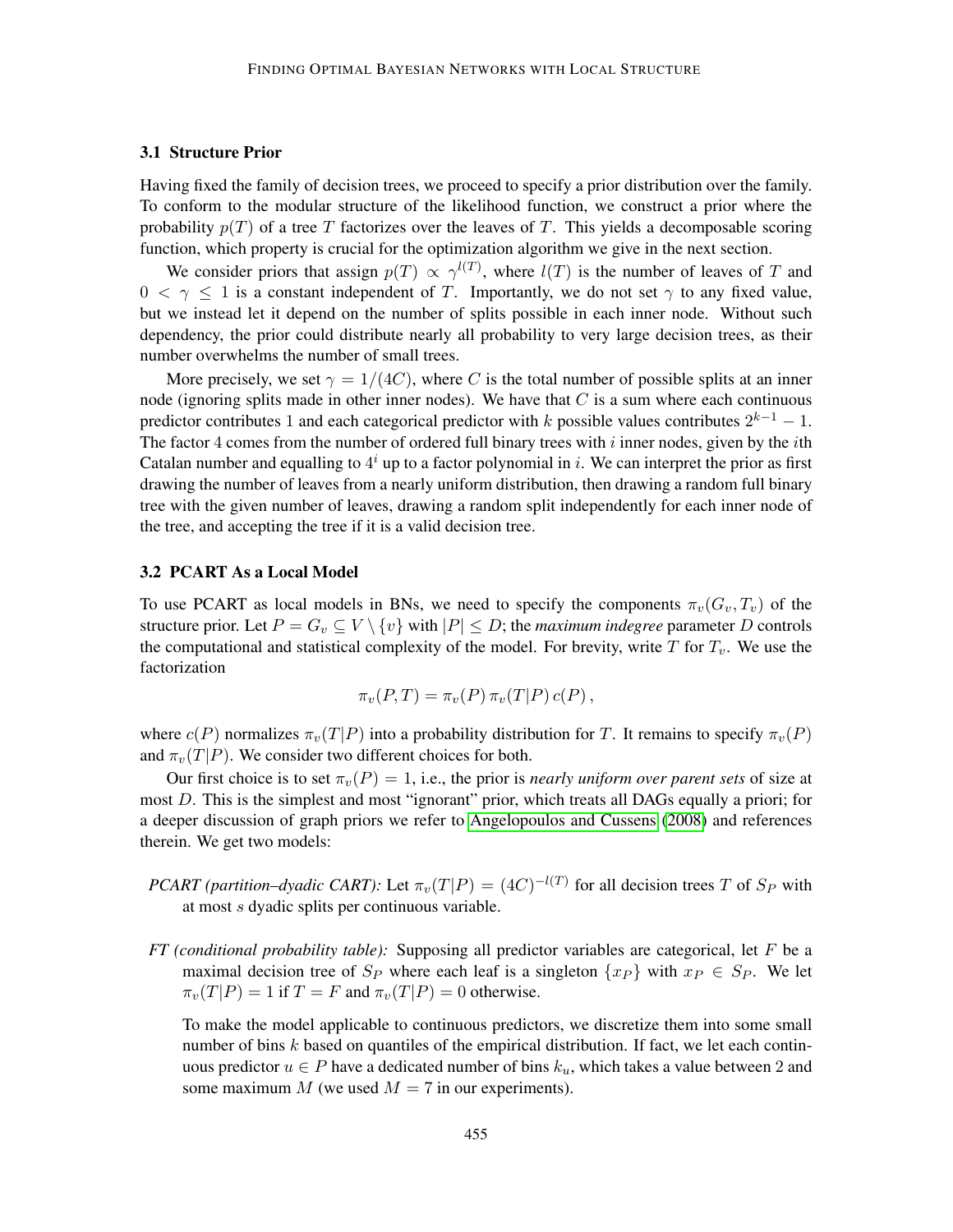Our second choice is given by  $\pi_v(P) = 1/{\binom{n-1}{|P|}}$ , i.e., the prior is *nearly uniform over the sizes of the parent sets*. [1](#page-5-0) This prior avoids concentrating almost all prior probability on the densest graphs; see, e.g., [Friedman and Koller](#page-11-9) [\(2003\)](#page-11-9) for usage and discussion of this prior. We get the *penalized* variants *PCARTp* and *FTp*.

Note that BNs with FT and FTp specialize to the standard BNs with CPT (with a uniform and a non-uniform prior, respectively) when all variables are categorical and have at most  $M$  states.

### 4. Algorithms

The state-of-the-art algorithms for finding a globally optimal BN structure have two phases:

*Phase I (Candidate parent set scoring and pruning):* For each  $v \in V$  and  $P \subseteq V \setminus \{v\}$  with  $|P| \leq D$  compute the local score  $q_v(P)$ , defined in terms of the local model and the data (e.g., prior and likelihood). Prune every set that has a subset with at least as large score. Return the remaining parent sets and their scores.

*Phase II (DAG search):* Return a DAG G that maximizes the total score  $\prod_{v \in V} g_v(G_v)$ .

For phase II we may use existing complete solvers, e.g., ones based on integer linear programming [\(Bartlett and Cussens, 2017\)](#page-10-5) or A\* [\(Yuan and Malone, 2013\)](#page-11-10). In our experiments we used the constraint programming based solver *CPBayes* [\(van Beek and Hoffmann, 2015\)](#page-11-11), since in our preliminary study it solved all instances of interest in less than 24 hours.

Our concern is phase I. By the definition of the scoring function [\(1\)](#page-3-1), the local scores are set by

$$
g_v(P) = \max_T \left\{ \pi_v(P,T) \, \ell_v(T) \right\},\,
$$

where  $T$  runs through all local structures on the predictors  $P$ . Indeed, it is easy to see that this assignment quarantees that the algorithm will find a globally optimal structure:

**Proposition 1 (Optimality**) Let G be a DAG that maximizes  $\prod_{v\in V} g_v(G_v)$ . Then, for each  $v\in V$ , *there exists a*  $T_v$  *such that the structure*  $(G_v, T_v)_{v \in V}$  *maximizes the scoring function* [\(1\)](#page-3-1)*.* 

In the case of FT (maximal decision tree), it suffices to enumerate the possible joint discretizations of the continuous predictors. In the case of PCART each local score requires optimization over a large number of decision trees. Moreover, the number of required local scores grows rapidly with the total number of variables *n*, being  $n \sum_{d=0}^{D} \binom{n-1}{d}$  $\binom{-1}{d}$  for maximum indegree D. In the remainder of this section we detail a dynamic programming algorithm to solve this optimization problem.[2](#page-5-1)

## <span id="page-5-2"></span>4.1 PCART Structure Optimization

We give a dynamic programming algorithm to find an optimal PCART structure for a response  $v$  and a set of predictors  $P \subseteq V \setminus \{v\}$ . The algorithm applies to any objective function that factorizes into a product of local scores  $f(R)$  over the leaves R of the tree. Our Bayes score is clearly of this form as both the prior and the likelihood factorize over the leaves. For every possible decision tree node  $R = \times_{u \in P} R_u$ , the algorithm computes, in a top-down fashion, the best score  $f(R)$  for the subtree below R. Thus the score of the root,  $f(S_P)$ , is the maximum score over all PCART structures.

<span id="page-5-0"></span><sup>1.</sup> The prior is not exactly uniform because sparser directed graphs are acyclic with higher probability.

<span id="page-5-1"></span><sup>2.</sup> We have developed a similar algorithm for computing the normalizing term c(P), which is a *sum* over decision trees.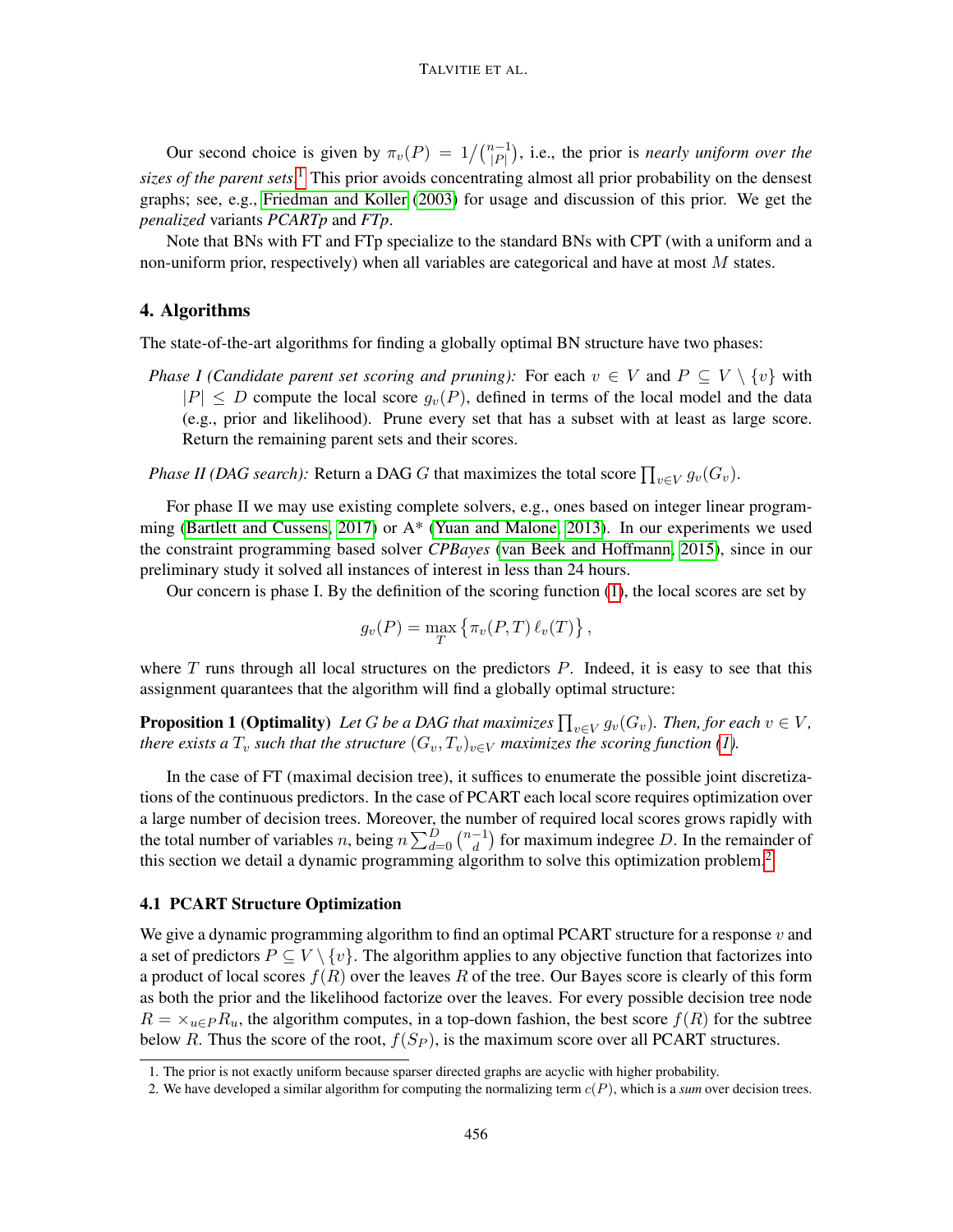The best subtree score for node  $R$  is obtained by considering all possibilities for the node: the node may be a leaf node, or it is an inner node with two children  $R'$  and  $R''$ . The score of a leaf is computed from the training data points contained in  $R$  as specified in Sections 2 and 3. For an inner node the score is computed recursively as the product  $f(R')f(R'')$  of the scores of the child subtrees. The recursion caches the already computed subtree scores to avoid computing the same score multiple times. After computing the scores, an optimal decision tree is extracted by tracing the splits that gave the optimal scores.

With our choice of scores, it happens that a node  $R$  that contains no training data points has to always be a leaf node, and the recursion does not need to advance further. Furthermore, if for some categorical variable u there are some values in  $R<sub>u</sub>$  that do not appear in the training data that is contained in  $R$ , we can simply consider a smaller node with the unused values removed. These optimizations significantly reduce the number of nodes the algorithm has to consider.

We next give an asymptotic upper bound for the number of nodes  $K$  the algorithm considers and for the running time of the algorithm. The bounds will be rather loose: they fail to account for all the optimizations and special properties of the data sets. For the bounds, let us denote the number of categorical and continuous predictor variables by  $A$  and  $B$ , respectively, the maximum number of categories by  $k$ , and the maximum number of recursive splits per continuous variable by  $s$ .

Counting the possible nodes simply as the product of at most  $2^k$  possible value subsets per categorical variable and at most  $2^{s+1}$  subsets per continuous variable, gives an upper bound  $K =$  $O(2^{Ak+B(s+1)})$ . However, in the case when the number of training data points N is low, we get a better bound similarly to [Blanchard et al.](#page-10-3) [\(2007\)](#page-10-3) (who assume all variables be continuous): Since the algorithm only considers nodes that contain at least one training data point, we can bound the number of nodes by the total number of containing nodes for each data point. The number of value subsets that contain a given value is at most  $2^{k-1}$  for each categorical variable and  $s + 1$  for each continuous variable, yielding an upper bound  $K = O(N2^{A(k-1)}(s+1)^B)$ .

Now, for every node the algorithm considers all possible splits—at most  $2^k$  for each categorical variable and one for each continuous variable—and finds the score from an associative array data structure in  $O(\log K)$  time. We get the following result.

Proposition 2 (Time complexity) *The running time of the PCART optimization algorithm is*  $O(n(2<sup>k</sup>A + B)K \log K)$ *, where*  $K = O(min \{N2^{A(k-1)}(s+1)^B, 2^{Ak+B(s+1)}\})$ .

#### 4.2 Implementation Tricks

The dynamic programming algorithm for finding an optimal PCART structure is easily implemented using recursion, as described in Section [4.1.](#page-5-2) However, by carefully tuning the memory representation of nodes and arranging the algorithm such that we can use a simple sorted list instead of dynamic associative array data structures, we are able to optimize our  $C++$  implementation<sup>[3](#page-6-0)</sup> to run an order of magnitude faster.

Our implementation stores node  $R$  as a bit vector that is a concatenation of fixed-length bitvectors, each of which stores the value subset  $R_u$  for a variable  $u \in P$ . For each continuous variable with maximum number of splits s, the  $2^{s+1} - 1$  possible intervals are stored as  $(s + 1)$ -bit binary numbers. For each categorical variable u, the subset of values  $R_u \subseteq S_u$  is stored using  $|S_u|$  bits. An example of the representation is shown in Figure [2.](#page-7-0) Using this representation, the operations

<span id="page-6-0"></span><sup>3.</sup> The code is publicly available at <http://www.tba>.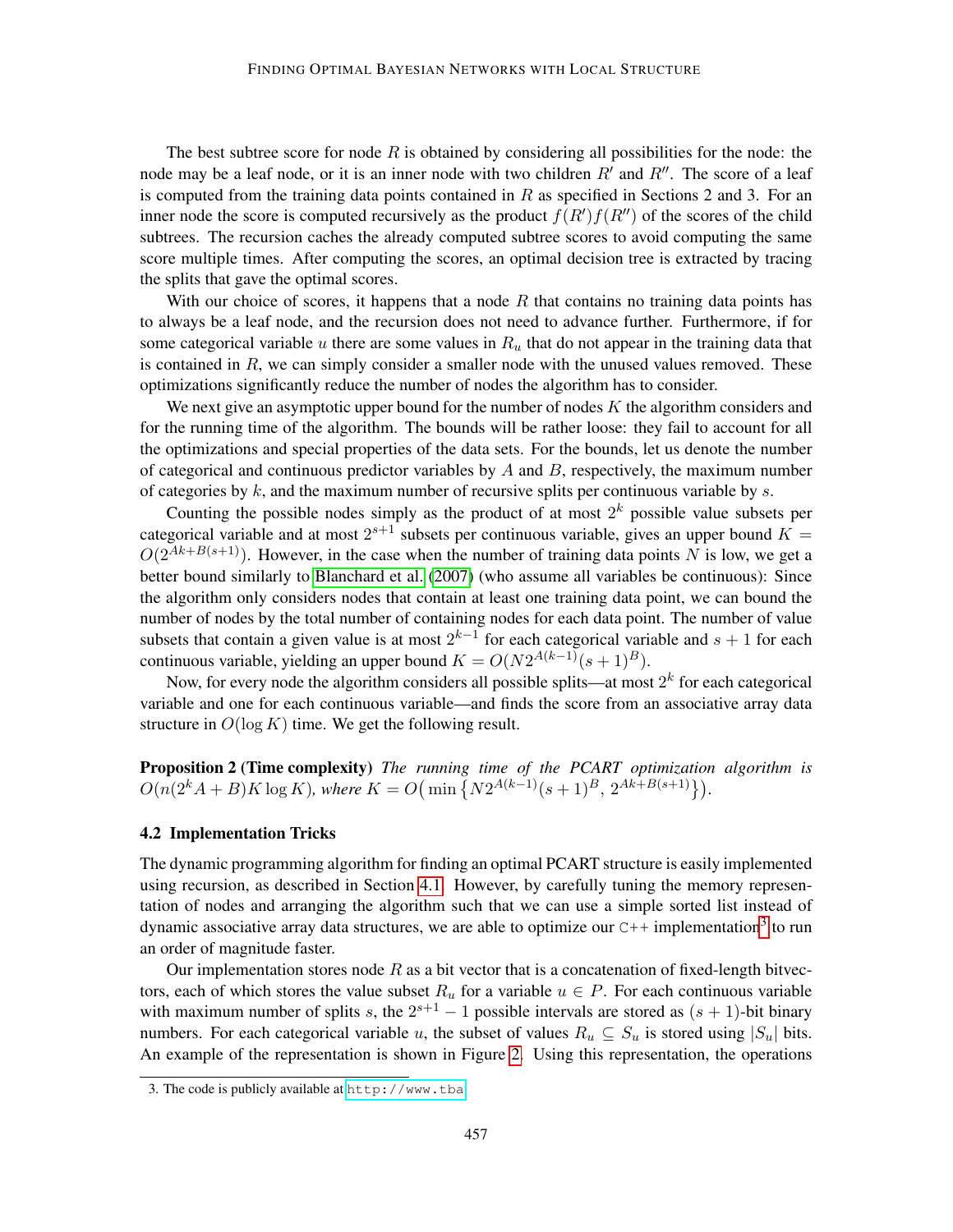<span id="page-7-0"></span>

Figure 2: An illustration of the binary node representation. The example corresponds to the PCART in Figure [1,](#page-3-0) and consists of two parts: 3 bits for the continuous variable  $Y$  (here the maximum number of splits is 2) and 4 bits for the categorical variable  $Z$ . For the continuous variable, the length of the leading 1-bits and the following 0-bit (in gray) indicates the length of the interval, and the remaining bits encode the position of the interval.

performed by the algorithm on the nodes translate into efficient bit operations on 64-bit machine words. The numerical ordering of these bit representations is bottom-up in the dynamic programming, which allows us to iteratively build a sorted list of the node-score-pairs instead of using recursion and dynamic associative array data structures.

# 5. Empirical Studies

How does PCART compare to its full-table variants when they are used as local models in Bayesian network learning? We next study this question from the aspects of (i) capability of recovering a data-generating DAG, and (ii) the time requirement of phase I (local score computation) and phase II (DAG optimization). For phase I we use our implementation described in Section 4; for phase II we use CPBayes [\(van Beek and Hoffmann, 2015\)](#page-11-11).

# 5.1 Benchmark Networks

We investigated the capability of the different models to recover a data-generating network structure. For this purpose, we use the networks Alarm, Insurance, and Water<sup>[4](#page-7-1)</sup>, which contain 37, 27, and 32 variables respectively, and are thus suitable for finding the globally optimal DAG with modern solvers. With a given ground-truth network, we generate a data set of size  $N$  and used it to learn DAGs using the four local models described in Section [3,](#page-3-2) setting the maximum indegree to  $D = 4$ . We next compared the learned DAGs to the generating DAG using the structural Hamming distance (SHD) [\(Tsamardinos et al., 2006\)](#page-11-12). For each network and each sample size  $N = 50 \times 2^{i}$ , for  $i = 0, 1, \ldots, 9$ , we repeated the procedure ten times and averaged the resulting SHDs (Figure [3\)](#page-8-0).

We observe that both PCART variants yield a smaller SHD than FT for all generating networks and sample sizes. When adding the nonuniform DAG prior to FT, it becomes competitive for Alarm. A possible explanation is that Alarm has the smallest edge/node ratio of only 1.24, whereas Insurance and Water have 1.93 and 2.06, respectively. A small average indegree leaves little potential for

<span id="page-7-1"></span><sup>4.</sup> All data sets were obtained from <http://www.bnlearn.com/bnrepository>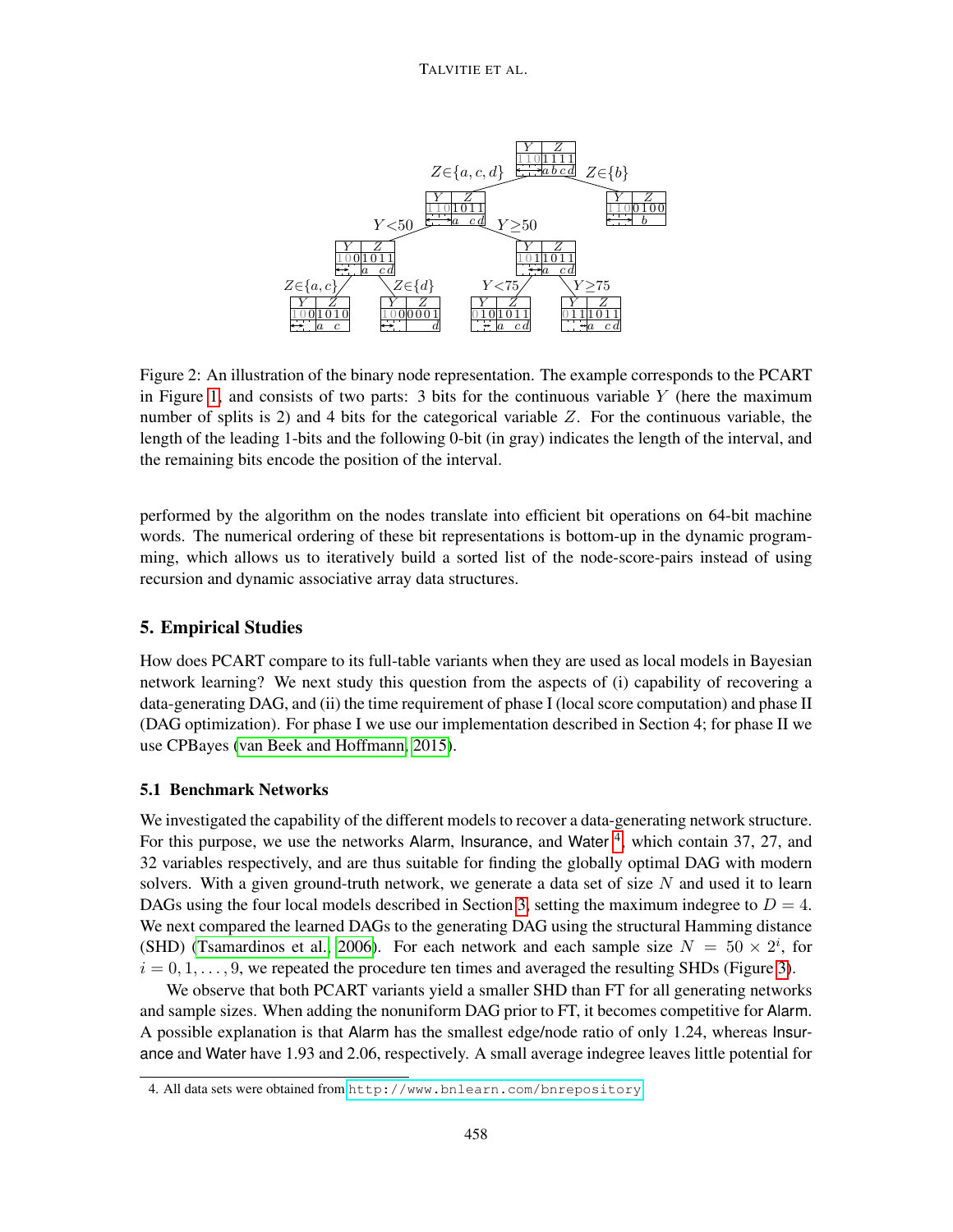<span id="page-8-0"></span>

Figure 3: Structure recovery of benchmark networks.

structured CPDs as the majority of CPTs can be accurately represented with a (small) probability table. For Insurance and Water the PCART variants yield faster convergence than the FT models.

We also performed a Wilcoxon signed rank test, with level  $\alpha = 0.01$ , to compare the SHD populations of PCARTp and FTp for each network and sample size. For Alarm, the difference is indeed statistically insignificant: for each sample size the  $p$ -value exceeds 0.01. For Insurance and Water, PCARTp yields a significantly lower SHD than FTp for  $N \le 400$  and  $3200 \le N \le 16400$ , respectively. These findings coincide well with visual inspection of the learning curves in Figure [3.](#page-8-0)

## 5.2 Real Data

All variables in the three benchmark networks are discrete. To evaluate the structure learning performance in the presence of continuous variables, we thus need to utilize real-world data sets, e.g., from the UCI Machine Learning Repository [\(Lichman, 2013\)](#page-11-13).

For evaluating structure learning based on a data set alone, we used a very recent method called Intersection-Validation [\(Viinikka et al., 2018\)](#page-11-14), which allows to draw learning curves along the lines of Figure [3](#page-8-0) even when no ground-truth DAG is available. The method checks which structural features all included learning methods agree upon when learning from the entire data set, and treats them as surrogate ground truth. Structures learned at smaller subsamples of the data are compared against this partial network to compute an approximation of SHD, called *partial Hamming distance*.

Naturally, we may expect Intersection-Validation be the more reliable, the larger the partial network is, that is, the larger the available complete data set is. Therefore, we picked the four UCI data sets are (i) suitable to exact structure recovery due to a moderate number of variables

<span id="page-8-1"></span>

Figure 4: Structure learning from UCI data sets, evaluated using the intersection–validation method.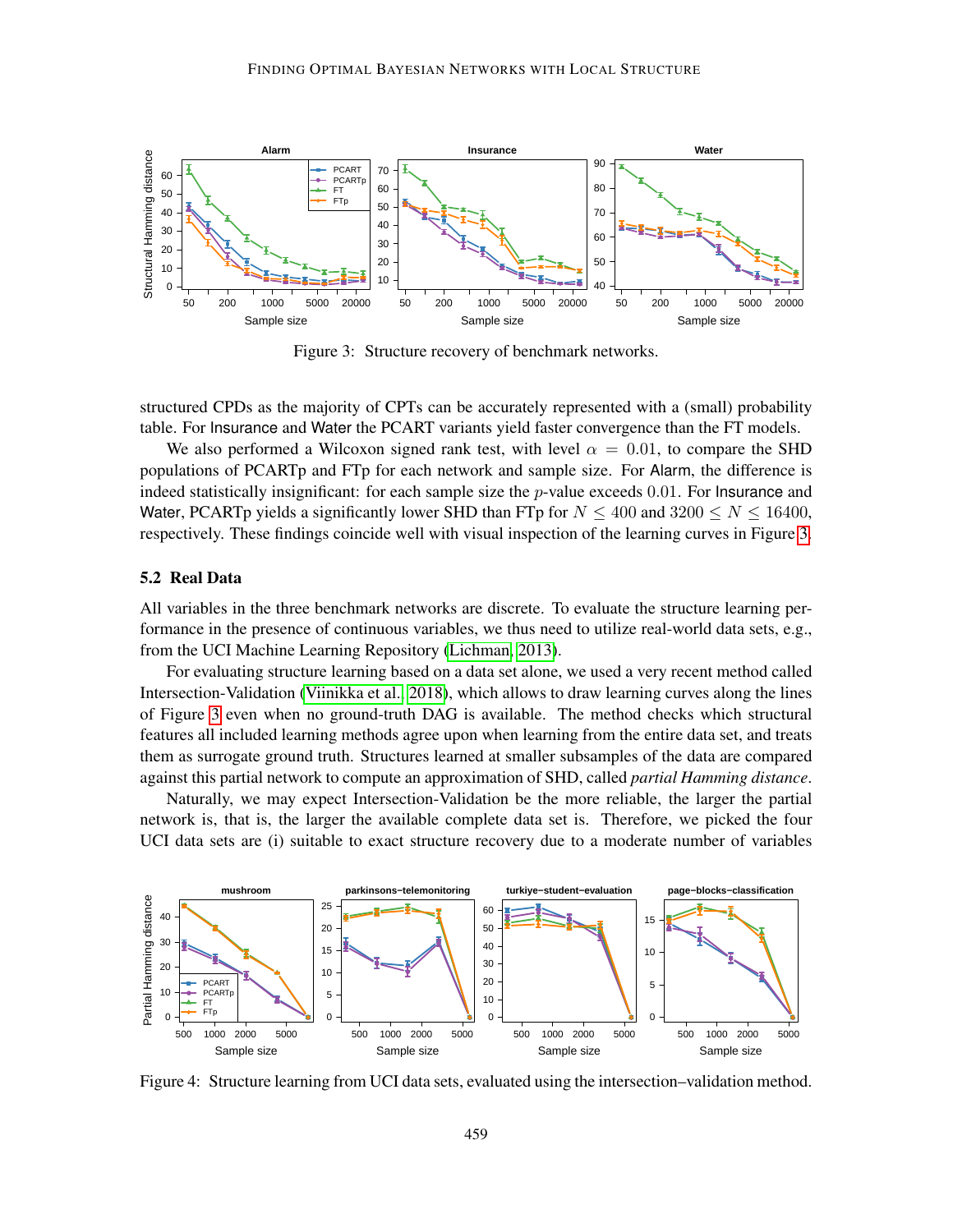<span id="page-9-0"></span>

Figure 5: Running times (in seconds) for computing local scores and for DAG optimization. For each benchmark network and data set, different measurements correspond to different sample sizes.

and (ii) contain more than 5000 data points: mushroom (0/22 continuous variables), parkinsonstelemonitoring  $(20/21)$ , turkiye-student-evaluation  $(31/33)$ , and page-blocks-classification  $(10/11)$ . For each data set and learning method, we learned networks from subsamples of  $1/2$ ,  $1/4$ ,  $1/8$ , and  $1/16$  of the original sample size and repeated the subsampling process ten times.

The resulting averaged learning curves for the four methods in comparison are shown in Figure [4.](#page-8-1) For turkiye-student-evaluation the methods differ only slightly; while FT and FTp achieve slightly lower partial Hamming distances, none of the methods performs particularly well. In the remaining three cases, PCART and PCARTp always outperform the FT variants, and in 8 of 12 combinations of data set and sample size by a large relative margin, passing the Wilcoxon signed rank test with  $\alpha = 0.01$ . This demonstrates that structured CPDs can improve structure recovery not only for purely discrete networks, but also in the presence of continuous variables.

## 5.3 Running Times

Figure [5](#page-9-0) summarizes the running times of the algorithms corresponding to the experiments in the previous two sections. Plotted is the time needed for computing the local scores against the time needed by CPBayes to find an optimal DAG given the local scores. Each individual point in the plots corresponds to the average running time for a concrete sample size.

We note that the difference between the penalized and unpenalized variants are small and thus focus on the comparison of PCARTp with FTp in the following. Only when the number of variables  $n$  is very small (page-blocks-classification), computing the local scores cleary dominates running time, as DAG optimization is very fast. The picture changes when  $n$  and the sample size grow: DAG optimization becomes more expensive and its time consumption will eventually surpass that of the local score computation, which grows only polynomially in  $n$  for any bounded maximum indegree D. Moreover, the running time for CPBayes with PCARTp is often faster than CPBayes with FTp, probably because the former allows a more effective pruning of the DAG search space.

# 6. Concluding Remarks

We have advanced the idea of using decision trees as local models in Bayesian networks [\(Friedman](#page-11-2) [and Goldszmidt, 1996\)](#page-11-2). We introduced a new model class, PCART, which (i) can handle both categorical and continuous predictor and response variables, (ii) takes a Bayesian approach, and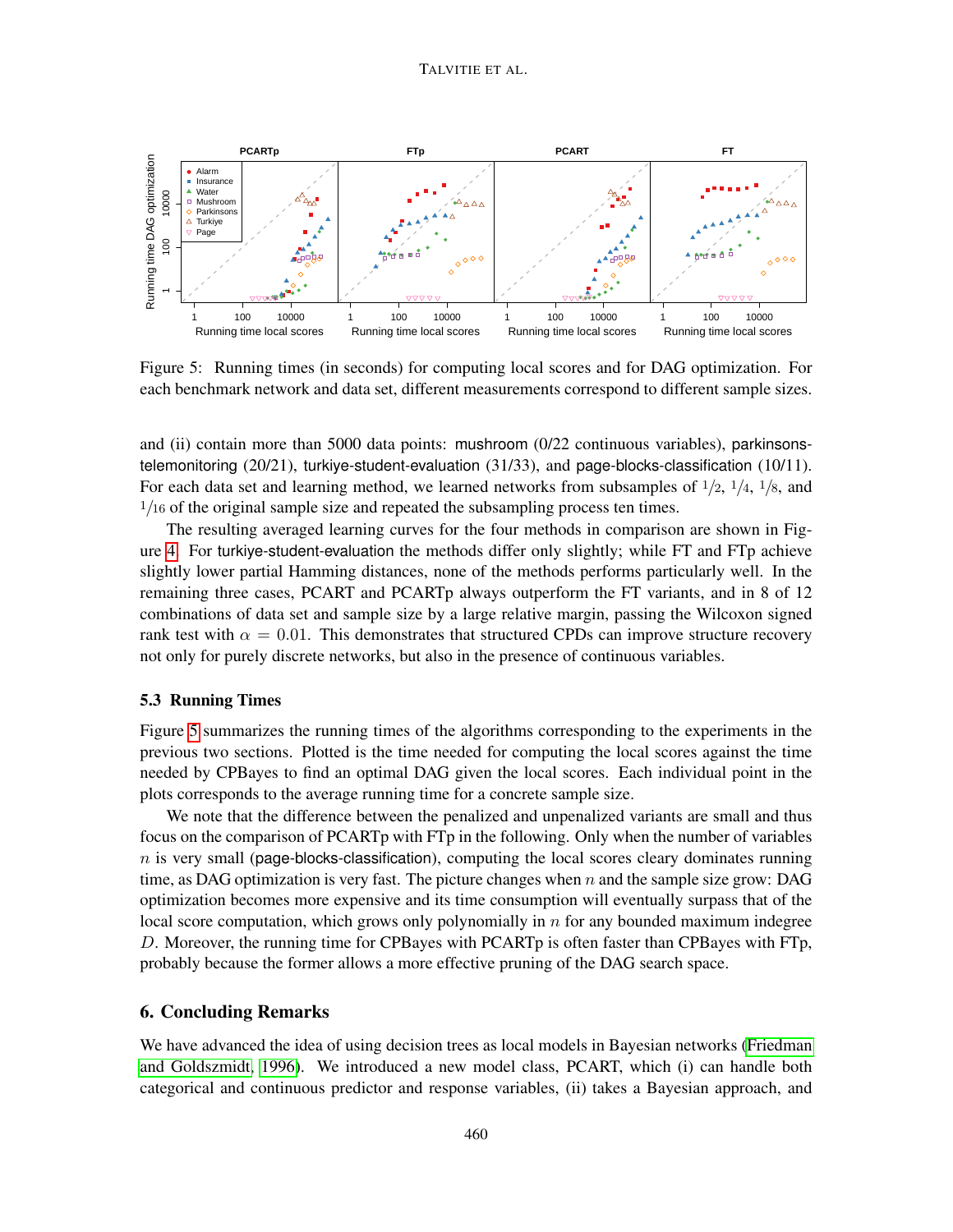(iii) admits computationally feasible global optimization in a range of problem sizes. Armed with this, we empirically compared decision trees against their full-table counterparts.

In our experiments we set the parameters that control the computational complexity of the model (maximum indegree, number of splits) so that the computations of the local scores (phase I) could be completed within a few hours for each data set. This was motivated by the fact that for some of the data sets, the state-of-the-art solvers require hours to find an optimal DAG (phase II). There are two simple ways to expedite phase I, if needed: by setting the complexity parameters to lower values, and by running the computations in parallel.

Another direction for future research is to more systematically examine the effect of different parameter priors in PCART and the full-table variants; the choice of the hyperparameter values is known to affect the learned model for standard CPTs [\(Silander et al., 2007\)](#page-11-15), and our setting is even more complex. We suspect that our simple choice to use same constant hyperparameter values over all data sets and variables could be improved by more local, empirical Bayes-like methods.

A related question is, whether the power of PCART in structure learning transfers to density estimation, i.e., predictive performance. We have looked at this, and it appeared that the differences between PCART and the full-table variants are small. We find this observation unsurprising, given that density estimation is, in a sense, an easier task than structure learning [\(Viinikka et al., 2018\)](#page-11-14). One might hypothesize that in density estimation PCART's ability to learn "weak arcs" is less important and, moreover, selecting a single (optimal) local structure for each node could lead to over-fitting. Due to space constraints, we omit presenting and discussing the results in full here. In addition, PCART and the full-table variants warrant further investigation as alternatives to other approaches to hybrid Bayesian networks, such as hybrid copulas [\(Karra and Mili, 2016\)](#page-11-16), iterative discretization schemes [\(Chen et al., 2017\)](#page-11-7), or some commonly used simpler discretization methods that only consider the marginal or pairwise distributions.

# Acknowledgments

This work was supported in part by the Academy of Finland, Grant 276864.

#### References

- <span id="page-10-4"></span>N. Angelopoulos and J. Cussens. Bayesian learning of Bayesian networks with informative priors. *Annals of Mathematics and Artificial Intelligence*, 54(1-3):53–98, 2008.
- <span id="page-10-5"></span>M. Bartlett and J. Cussens. Integer linear programming for the Bayesian network structure learning problem. *Artificial Intelligence*, 244:258–271, 2017.
- <span id="page-10-3"></span>G. Blanchard, C. Schäfer, Y. Rozenholc, and K. Müller. Optimal dyadic decision trees. *Machine Learning*, 66(2-3):209–241, 2007.
- <span id="page-10-0"></span>C. Boutilier, N. Friedman, M. Goldszmidt, and D. Koller. Context-specific independence in Bayesian networks. In *Proc. UAI*, 1996.
- <span id="page-10-1"></span>L. Breiman, J. Friedman, R. Olshen, and C. Stone. *Classification and Regression Trees*. Wadsworth, 1984.
- <span id="page-10-2"></span>W. Buntine. Learning classification trees. *Statistics and Computing*, 2(2):63–73, 1992.